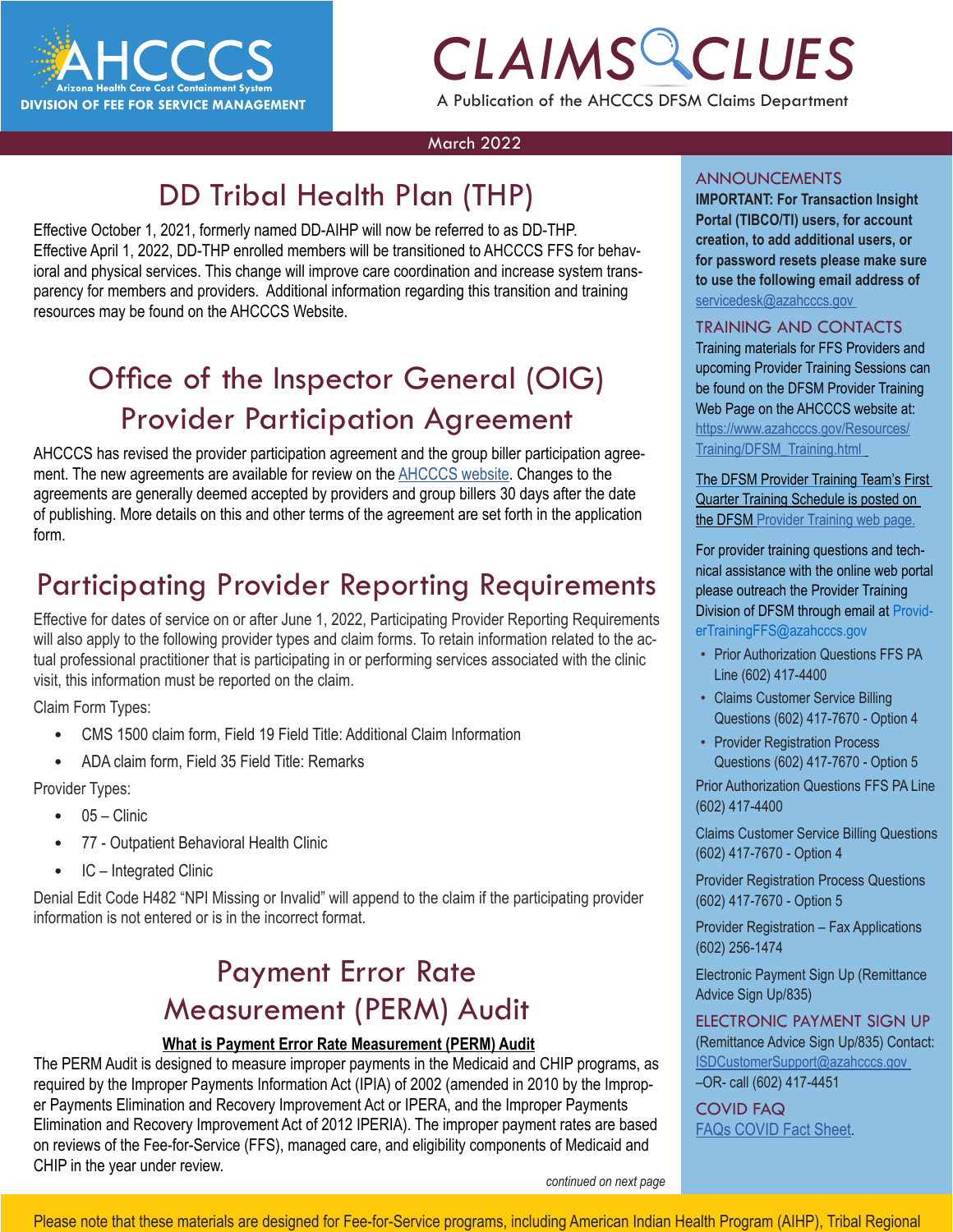## *CLAIMS CLUES* **<sup>2</sup>**

#### **Provider Billing Reminders:**

It is the provider's responsibility to make sure that all claims are billed appropriately and accurately prior to submission for reimbursement. For each claim submitted, you must be sure to include the correct member's name and AHCCCS ID number, date(s) of service, revenue, procedure codes, units, and charge amounts (etc). Claims should adhere to standard coding practices to also include modifiers if applicable. Providers should utilize the respective [state and federal billing & coding resources](https://www.azahcccs.gov/Resources/Training/DFSM_Training.html) to ensure claims meet the appropriate billing guidelines.

#### **Responding to PERM Documentation Requests:**

Providers must submit the requested information by the due date noted on the request. Please note that it will be the responsibility of the provider identified on the claim to ensure that all supporting medical records, from the provider who rendered an AHCCCS covered service for which the claim payment under review was requested, is submitted in a timely manner. [Training Resources](https://www.azahcccs.gov/PlansProviders/OtherProviderProgramsAndInitiatives/PERM.html)

### Transaction Insight Portal- Important Information for Users Reporting the Date of Service and Provider Address Fields

To ensure the successful linking of documentation to a claim we have outlined the following information on the most common errors found when entering information into the Transaction Insight Portal. We have also included some tips and tricks for providers to keep in mind when submitting documentation using the Transaction Insight Portal.

Dates of Service Fields:

The **Claim Service Period Start Date** is a required/mandatory field, while the End Date field is not. Providers may submit documentation using only the Start Date field.

**The Claim Service Start Date (required):** Providers can enter the date manually using a **MM/DD/YYYY** format or use the Date icon and select the date from the calendar.

| Claim Service Period Start Date   01/15/2022 |    |  |
|----------------------------------------------|----|--|
| Claim Service Period End Date                | ಕಿ |  |

**The Claim Service End Date (optional):** It is recommended that Providers leave the Claim Service End Date field blank. Providers who

choose to enter a Service End Date must make sure the begin date is not later than the end date of service. If the begin date is later than the end date, then documentation may fail to link up to the claim.

Incorrect: The service begin date is after the service end date.

| Claim Service Period Start Date 01/15/2022 |  |  |
|--------------------------------------------|--|--|
| Claim Service Period End Date 01/01/2022   |  |  |

#### **Provider Address Fields:**

The Provider Address, city, state and zip code are required fields. Incorrect address information may cause the documentation to not link to the claim.

| Provider Address   Required field  |             |
|------------------------------------|-------------|
| Provider City   Required field     |             |
| Provider State   Required field    | $\check{ }$ |
| Provider Zip Code   Required field |             |

### Transaction Insight Portal - PWK Using the AHCCCS 12 Digit Claim Reference Number(CRN)

The AHCCCS Online Claims Submission (Attachment Tab) Control Number or Claims 837 Submission Loop 2300/PWK06 must be the same data/value entered in the Transaction Insight Payer Claim Control Number or Provider Attachment Control Number.

If you received a letter that states the claim is denied due to missing documentation, please note that a replacement claim is not required if there are no changes to be made to the original claim submission.

If the only action required is to attach the requested documentation to the claim, this step can be completed using the Transaction Insight Portal upload process. In this scenario, providers can use the AHCCCS twelve (12) digit claim reference number assigned to

the claim in lieu of creating a PWK number.

Please note the last three digits associated with the CRN are a line number only and not part of the actual 12- digit claim reference number.

#### **Transaction Insight Payer Claim Control Number or Provider Attachment Control Number field.**

Example 1. Valid Format Using the CRN: 220400000999

Example 2. Invalid Format Using the CRN and Line number: 212640001234001. If this format is used, the document will not link to the claim and will be denied for missing documentation.